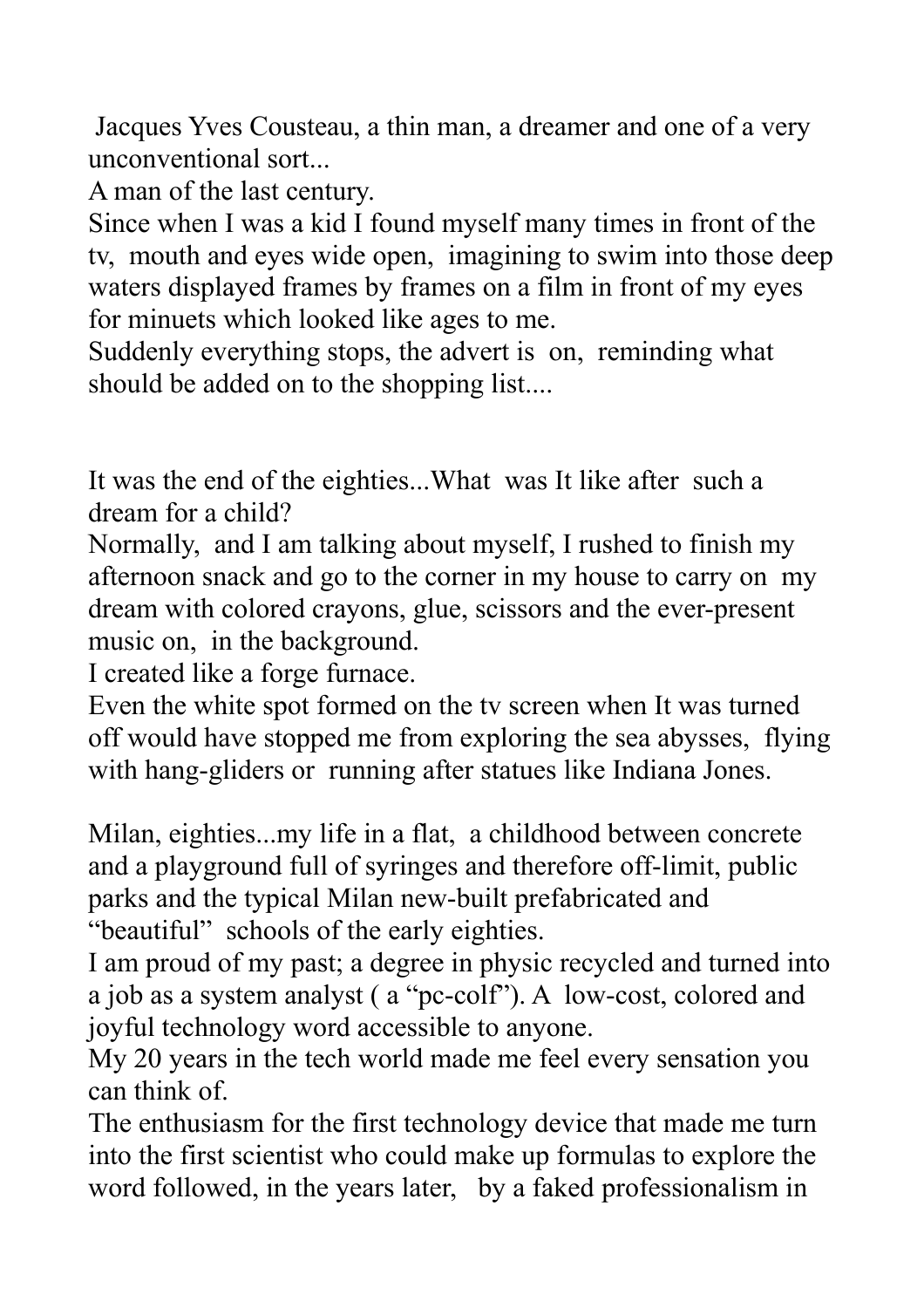high school where the computer (an Olivetti with green phosphorous monitor) was the means for us to show people we could actually program and elaborate analysis curves on a prepunched paper and printed out on a dot-matrix printer (obviously It would have been easier and quicker using a pencil and a ruler on graph paper but far less smart!!). The Comodor time and all its games which later evolved into a real pc, with its ugly graphic and the windows system along with It.

How much time spent on playing Tetris and using "write" for making up stories.

From those moments on It is present time with the tablets and new devices taking place.

I am still sitting and writing in front of my PC, surrounded by two small creatures of mine who are competing to reach my mobile first and play the games (rigorously educational, I keep on repeating to myself) so that they can feel grown up just like their mum who works on the touchscreen.

I stand up from my desk, take the mobile and place It in the "area 51" of my office room intimating them not to touch it because It is not a toy.

As if I pressed the "anger bottom" they ask me in disapproval what is the difference between my mobile and the one of their friends' mum that instead can be used freely.

Doesn't It have the same shape and the same features? They ask me.

I decide to close my lap-top and try to give all the explanations necessary for a clear understanding.

To start with I explain that every mobile contains an aerial transceiver that receives and transfers data continuously and therefore It is not very safe to keep It too close to our bodies. (when the first mobile was in commerce It was said to keep It out from children's reach because the waves were very damaging.

What has changed so far?)

I then told them that the mobile is a device that can be useful under certain circumstances but It is not necessary at all time .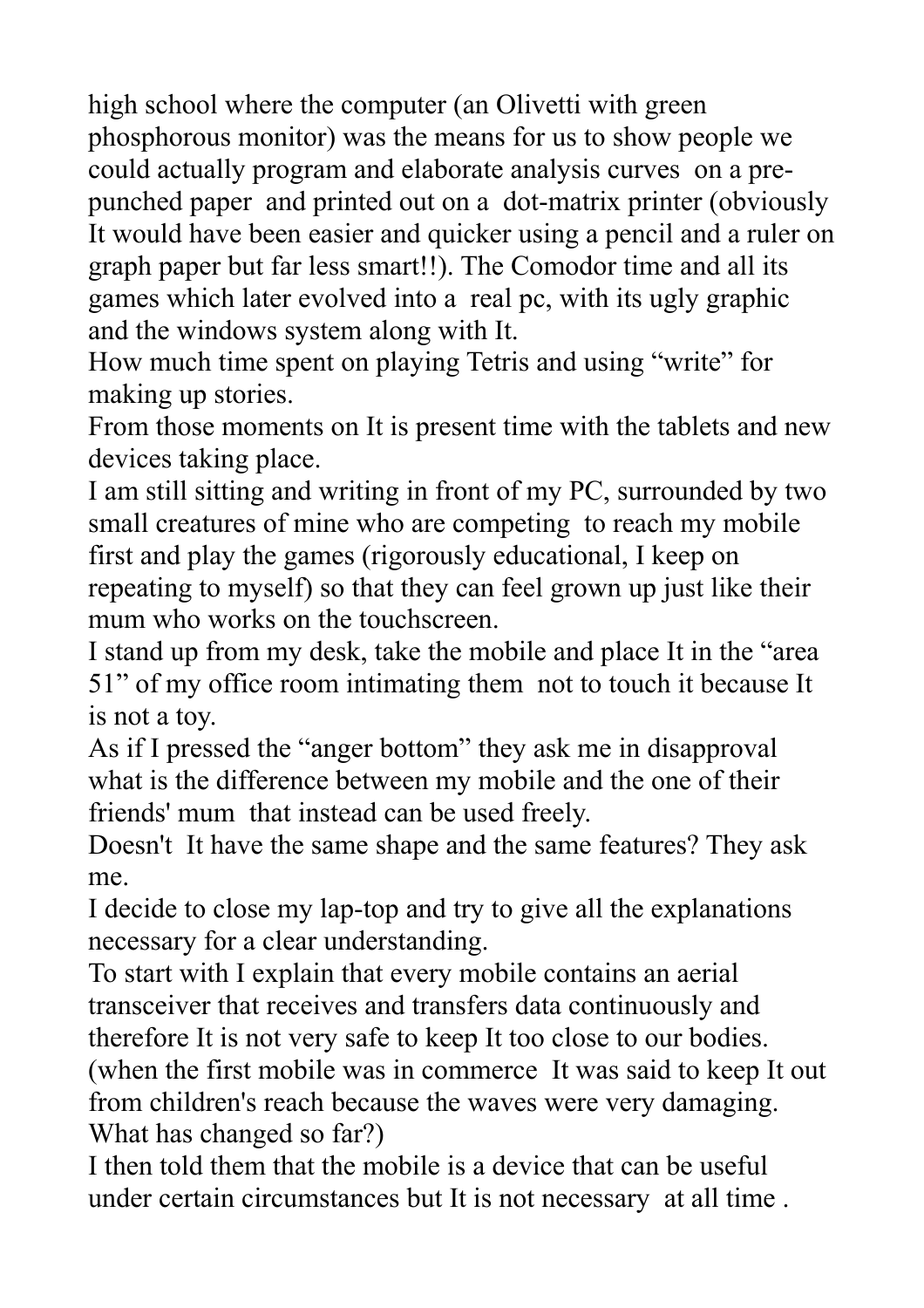(I lived until 1998 without having one and when I was forced to, I had It just left hanging from the charger at home).

Technology is helpful but does not create anything!

The ideas, the dreams and the explorers are

inside us and not inside the PC.

Cousteau did not have any underwater binocular: he invented It and the technology only helped him to materialize the idea but did not have one on its own. It does not create ideas It just processes ours.

I realize that in this virtual world our children are convinced of being super heroes lost inside the powerful meanderings of their mind but what do I actually see when I watch them?

I see small creatures lying down on a carpet or curled up somewhere in our home...they are still and voraciously absorbed into a few centimeters wide screen. They follow things do not exist and only god knows how upset they can get if you just try to take them away from that cyber seen being convinced of their incapacity to carry on that dream otherwise...without mun's mobile!

Technology should be a means to help us achieving a target and therefore needs to be considered as the birth of an idea and the accomplishment of It.

Just something in the middle...that's all and nothing more!! From my point of view It has to be studied in deep , examined but then used, squeezed and pitiless exploited. Technology must be recognized as such from our children and therefore turned-on and off on demand… their demand!!!

I cannot accept children's anxiety for mobiles and adults inability to turn them off either!!

Technology has to be used by us not the other way round. Children must turn off the mobile without fear of losing imagination. Instead they should carry on a dream in a world that makes you smell, taste and feel for real because senses are not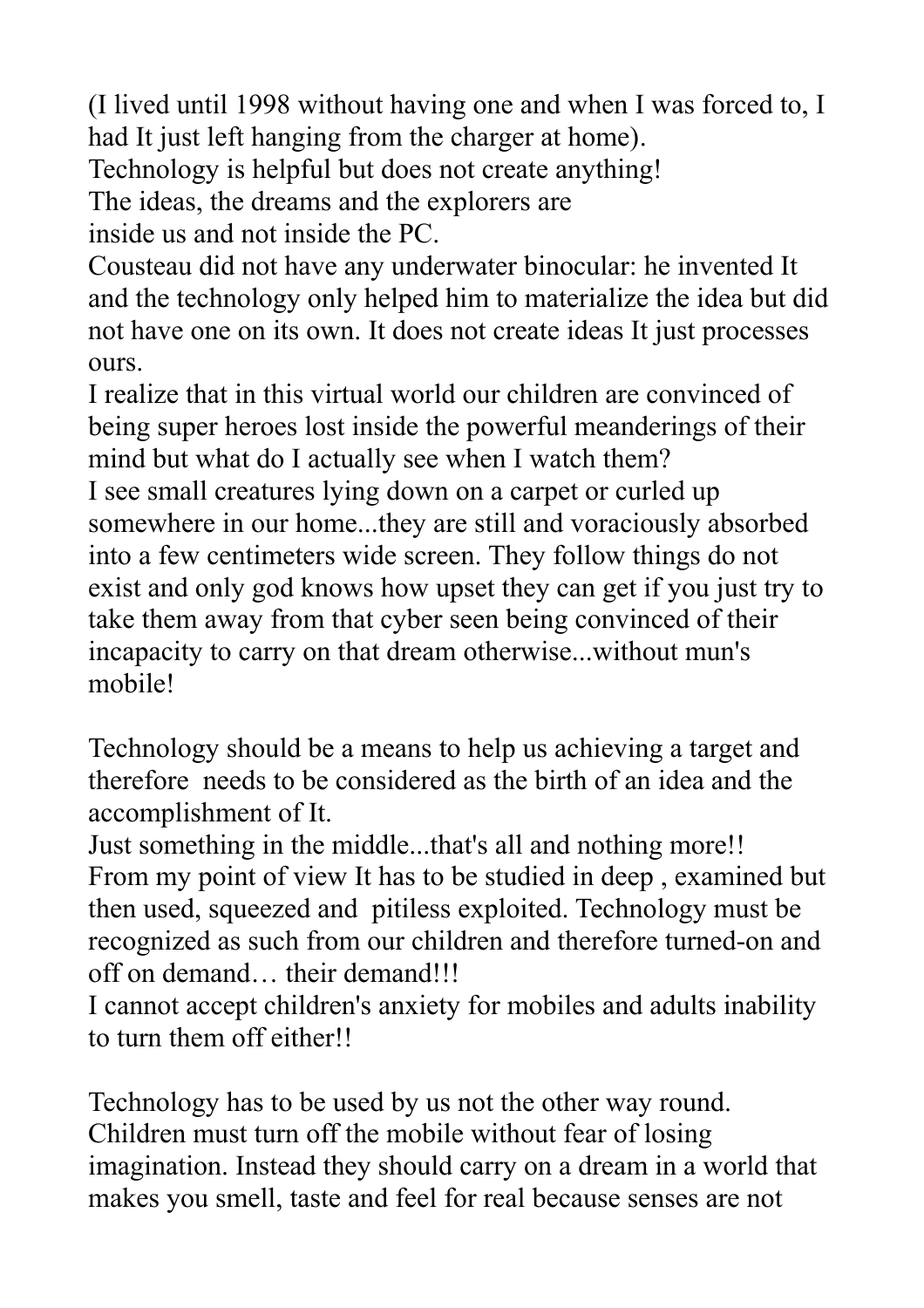virtual.

Nowadays I can see a huge whole, getting bigger every day, between the self-consciousness of a child and the physical reality that surrounds him and this scares me a lot.

We all have been working with fantasy since ever but the borders with reality were clearer in the past than today.

Today It is almost untouchable.. "I am a super smart baby with two joysticks thumbs such as big" but when the "off button" is pressed they are not children anymore and their imagination seems to turn off too making them the timorous and fearful students again, covetous to go back to that screen in order to feel at their ease and supermen again.

What should I do as a child in order to feel a real hero?

Technology can only provide models to be followed but cannot replace the desire of what we are willing to turn into!( What am I going to be that can be better than a video game hero? Nothing!!!! And that is a real threat for their self-esteem).

As a citizen I have also learned one thing: the reality has smell that can be more or less pleasant, virtuality doesn't!

I often repeat myself that I installed educative games in my mobile and It is true and useful too because they make more fascinating the learning process but they definitely don't give off any smell. There are applications concerning games about taking care of a horse for example…you can feed, clean and groom him an then there is the real horse, the one you can actually touch the one that does not fit in in your house. He needs to eat and drink too but he also have another need which is to produce something that has an unpleasant smell but which is essential for feeding vegetables and making them grow in order to feed us too. Well, he simply needs to poo. That is nature that's real !!!!

Certainly also the most virtual amusing super hero smells too ...It certainly does after a strained battle but I wouldn't be excited to breathe that smell in and wouldn't recommend It to any of you either!